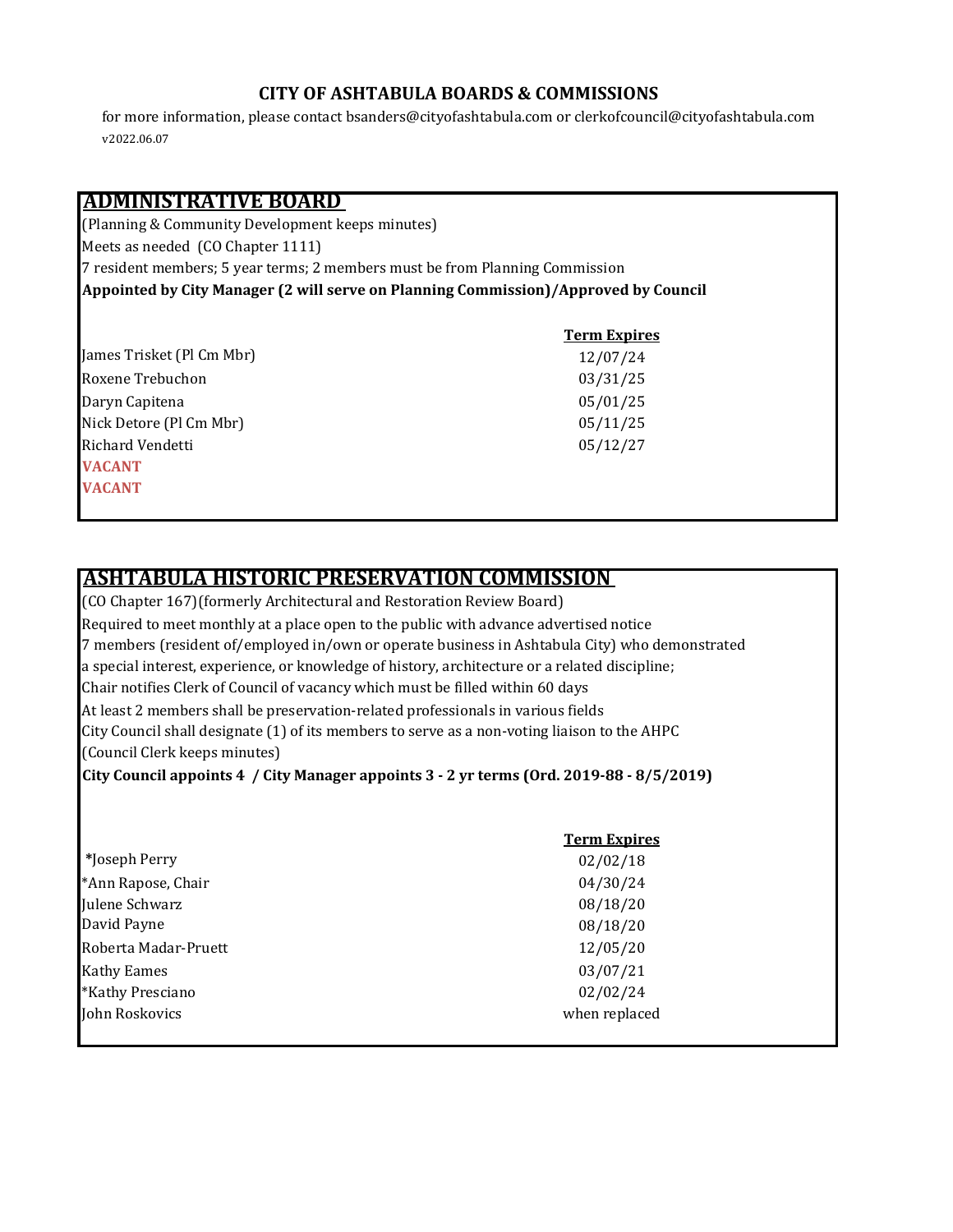### **ASHTABULA COUNTY CONVENTION FACILITIES AUTHORITY BOARD**

Appointed by City Manager - Governed by the County (County keeps minutes)

|                      | <b>Term Expires</b> |
|----------------------|---------------------|
| *Jean Bento (D)      | 05/20/22            |
| *Anthony Kosicek (D) | 05/20/22            |
| *Brent Bunnell (R)   | 05/20/22            |
|                      |                     |

### **ASHTABULA METROPOLITAN HOUSING AUTHORITY**

(Keeps own minutes) Meets the last Wednesday of the month  $@3:00$  p.m. 5 members (must be residents of the Housing Authority Territory), 1 member appointed by Ashtabula County Probate Court, (1) member appointed by Ashtabula County Court of Common Pleas, (1) member appointed by the County Board of Commissioners, and **2 members appointed by the Chief Executive Officer of the most populous city in the territory (\*Ashtabula City Manager);** (5) year terms. ORC 3735.27

Steve Sargent 5/1/2021 Mark Astorino 5/1/2021 \*Amy Coursen 2008 and 2008 and 2008 and 2008 and 2008 and 2008 and 2008 and 2008 and 2008 and 2008 and 2008 and 2008 and 2008 and 2008 and 2008 and 2008 and 2008 and 2008 and 2008 and 2008 and 2008 and 2008 and 2008 and 20 Moises Cirilo  $3/17/2024$ \*Donna Gillhousen 1/31/2027

**Term Expires** emeritus member

#### **BOARD OF HEALTH**

(Keeps own minutes)(CO Chapter 159/ORC 3709.05) Meets the third Wednesday of the month @ 1:30 p.m. 5 members, (\*\*1 from Health Licensing Council, City Manager as Board President; 5 year terms **Appointed by City Manager**/**Approved by Council** 

|                               | <b>Term Expires</b> |
|-------------------------------|---------------------|
| <b>Christine Seuffert</b>     | 4/30/2024           |
| <b>Ruth Simon</b>             | 5/1/2024            |
| Terence Guerriero             | 5/1/2024            |
| Maria Fowler                  | 9/1/2026            |
| **David DeGeorge              | 2/3/2027            |
| James Timonere, President/Mgr | when term expires   |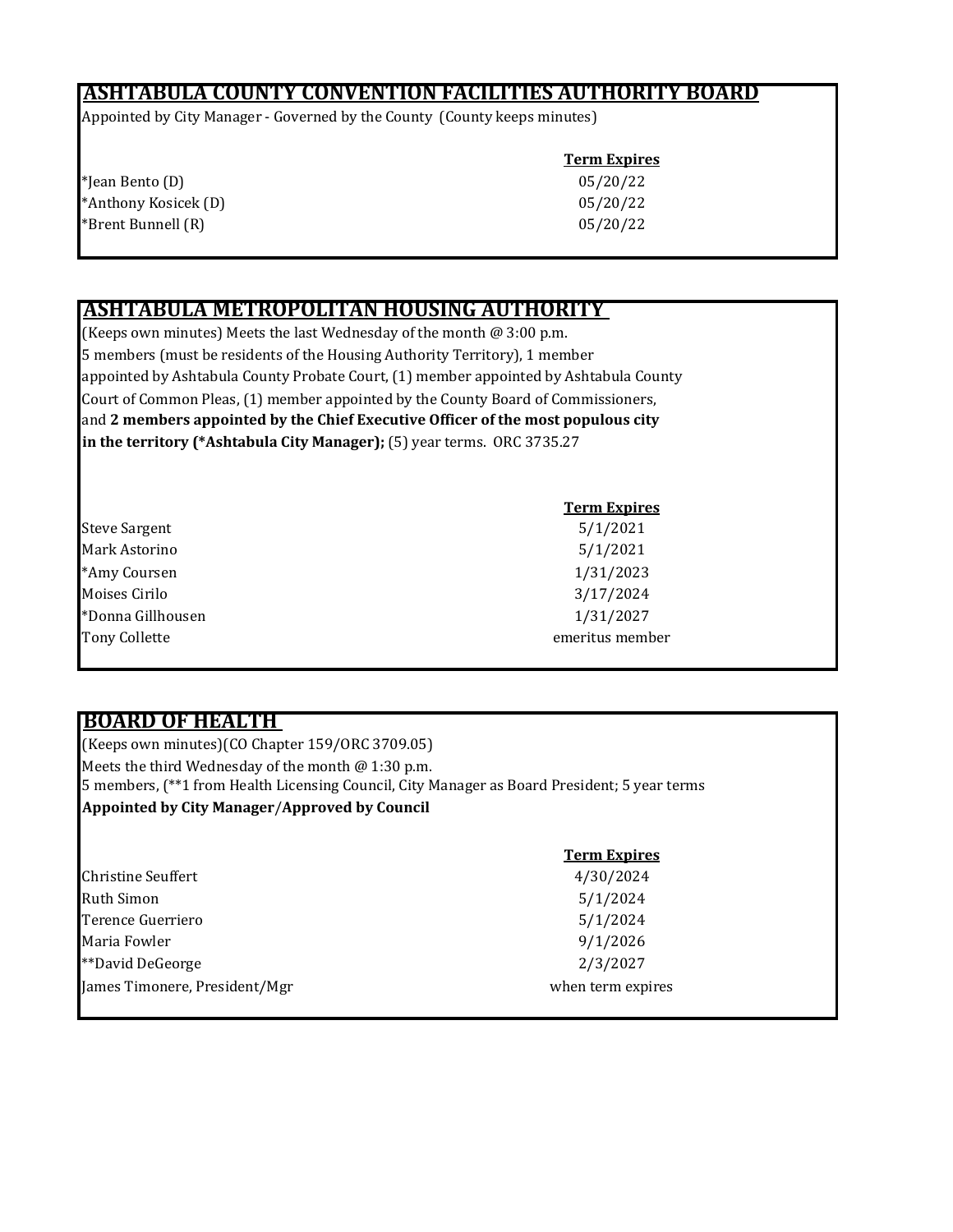## **[CITY] LOCAL BOARD OF TAX REVIEW**

(Finance Department keeps minutes 7 years) Meets to hear appeals (O.R.C. Section 718.11 as of January 1, 2016) **3 members - (1) by City Manager - term is for as long as Manager desires; (2) Council - 2 year terms**  Manager's appointments may be employees but not finance department, including income staff or staff directly involved with city tax matters Council appointments may not be employees, elected officials or contractors with city or 5 years immediately preceding date of appt

Lisa Fuller-Grippi (Council) 2/17/2022 Shelley Huff (Council) \*Fran Hanselman at Manager's discretion

**Term Expires**

### **CIVIL SERVICE COMMISSION**

(keeps own minutes - 6 years) (City Charter Section 40 & CO Section 145.03) Meets the third Wednesday of every month @ 5:00 p.m. Commission elects Chair and Co-Chair/Chair also serves as Secretary 3 members (with no more than 2 members from the same political party) 6 year terms; **Appointed by City Council** 

|                            | <b>Term Expires</b> |
|----------------------------|---------------------|
| Sally Bradley (D)          | 3/21/2023           |
| Roberta Madar-Pruett (R)   | 5/9/2023            |
| Richard Balog (D) Chairman | 2/2/2027            |

## **COMMUNITY REINVESTMENT AREA HOUSING COUNCIL**

(Planning & Comm Dev keeps minutes) (ORC 3735.66 / 3735.69)

Meets as needed, Housing Council shall make annual inspection of properties within

CRA area for granted exemptions, hears appeals of Planning & Community Development Department Director's decision to grant or deny abatements. By March 31, municipality submits report to Director of Development summarizing activities & projects of exempted areas.

**Appointments: \*2 Manager; 2 Council; 1 Planning Commission; \*\*2 chosen by the first five members (both must be city resident & (1) must be chosen by Asht. Area City Schools per lawsuit; 3 year terms**

|                       |                       | <b>Term Expires</b> |
|-----------------------|-----------------------|---------------------|
| **David Boyer         | School                | 12/31/2015          |
| **Jeanne Bento        | Committee Appointment | 12/31/2015          |
| *Jodi Lane, Secretary | Manager               | 12/31/2018          |
| *James Paulchel       | Manager               | 12/31/2018          |
| George Toth           | Pln Cmn Mbr           | 12/31/2018          |
| <b>VACANT</b>         | Council               |                     |
| <b>VACANT</b>         | Council               |                     |
|                       |                       |                     |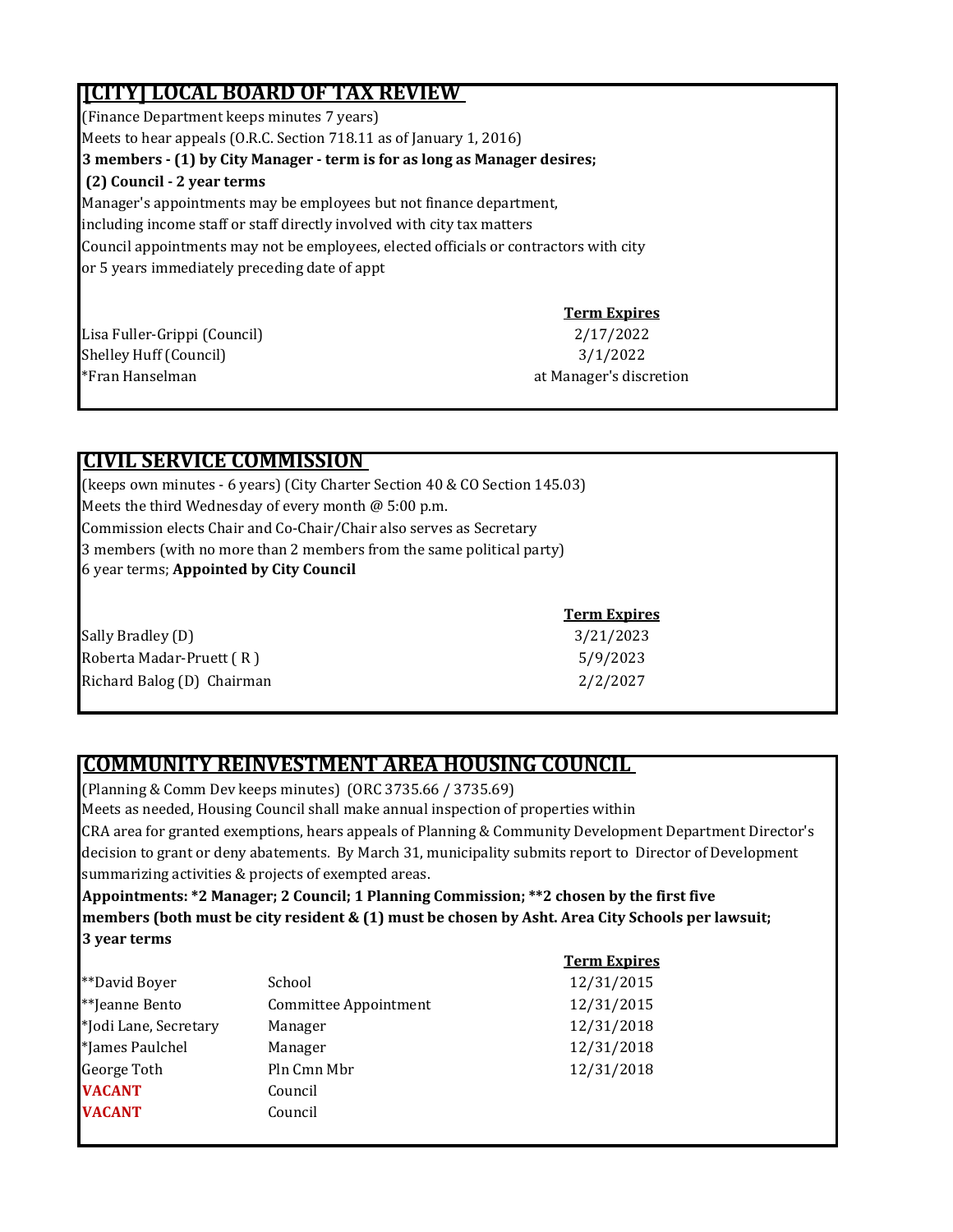## **DEPOSITORY COMMISSION**

(keeps own minutes - 7 years)

Meets as needed (CO Chapter 163/ORC Chapter 135) Members: President of Council

**(Commission President), Finance & Personnel Committee Chair, City Manager,** 

**City Solicitor, Finance Director (Commission Secretary)**; no terms

| John Roskovics    |
|-------------------|
| Kym Foglio        |
| James Timonere    |
| Cecilia M. Cooper |
| Traci Welch       |

Council President/Commission President when term expires Finance & Personnel Committee Chair when term expires City Manager when term expires Cecilia M. Cooper City Solicitor when term expires Finance Director/Commission Secretary when emp expires

**Term Expires**

#### **FAIR HOUSING BOARD**

(Planning & Community Development keeps minutes - 5 years) Meets as needed (CO 515.05)

5 members; qualified electors of the City (including 1 City employee who serves as Executive Secretary); **Appointed by City Manager**; City Manager shall be ex-officio Board member; 3 year terms

|                                                             |            | <b>Term Expires</b> |
|-------------------------------------------------------------|------------|---------------------|
| Isabel Giangola                                             |            | 12/31/2015          |
| <b>Tony Collette</b>                                        |            | 12/31/2015          |
| Regina Wells                                                |            | 12/31/2015          |
| VACANT - Secretary - must be City employee - Yearly Stipend |            |                     |
| James Timonere, City Manager                                | Ex-Officio | when term expires   |

### **HEALTH DISTRICT LICENSING COUNCIL**

(Health Dept keeps minutes, sets retention period)

Meets twice a year; location designated by Licensing Council (ORC 3709.41) - 5 year terms **Appointed by City Manager**; \*\*Health Council selects one member to serve on Board of Health

The number of members depends on the types of businesses licensed at any given time Terms of appointment shall be in accordance with Health District Licensing Board's By-Laws

|                                              | <b>Term Expires</b> |
|----------------------------------------------|---------------------|
| Mark Brockway (Campgrounds)                  | 2/4/2023            |
| Ronald R. Kister (Marina)                    | 2/4/2023            |
| Chris Rhodes (Tattoo)                        | 2/4/2025            |
| **David DeGeorge (FSO)                       | 2/4/2027            |
| Christine Peters (Retail Food Establishment) | 2/4/2027            |
| Trevor Sprague (Pools & Spas)                | 2/4/2027            |
|                                              |                     |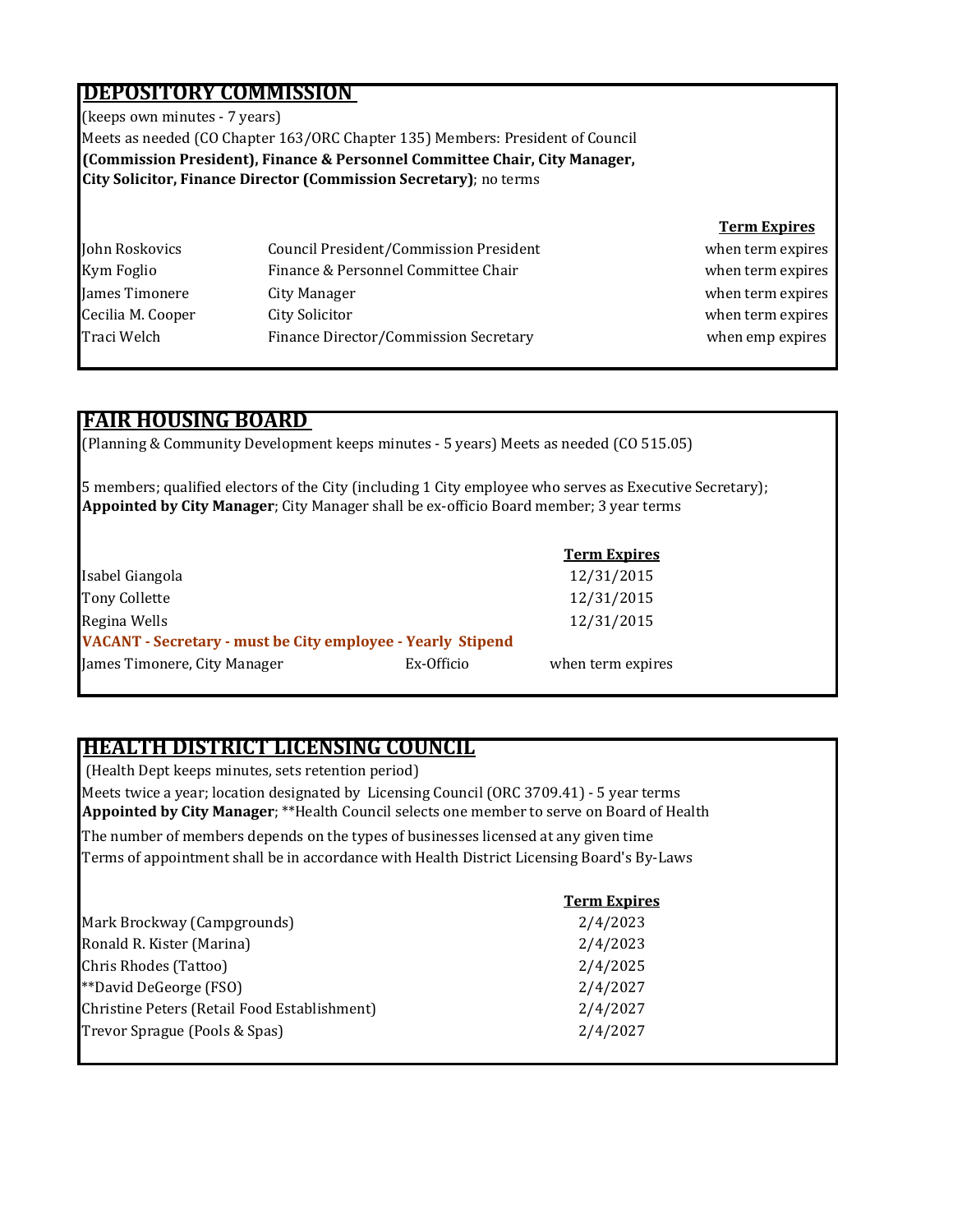## **HOUSING APPEALS BOARD**

Meets as needed (CO Section 1361.06)

5 members; US citizen; City resident; overlapping 3 year terms (or until a successor is appointed)

#### **Appointed by City Manager/Approved by Council**

(Planning & Com Dev keeps minutes - 7 yrs or no longer admn value)

| <b>Term Expires</b> |
|---------------------|
| 5/1/2018            |
| 10/3/2022           |
| 10/3/2023           |
| 4/1/2024            |
| 10/3/2024           |
|                     |

#### **JEDD BOARD - ASHTABULA TOWNSHIP**

Finance Department keeps minutes)

(Created 2013 - ORC 715.72) (Meets once a year- ORC Section 715.78) **5 mbrs; 1 ea representing/**appted by**: City**/Mgr; **Twnshp**/Trustees;

#### **Bus Ownrs/Mgr & Trustees; District Emp/Mgr & Trustees; JEDD Bd apptee**

(After initial terms, all members shall serve 4 year terms)

|                                       | <b>Term Expires</b> |
|---------------------------------------|---------------------|
| Traci Welch - City Rep                | 12/31/2018          |
| Bambi Paulchel - Township Rep         | 12/31/2020          |
| Ron Kister - Business Owner Rep       | 12/31/2021          |
| Jaymee Vest, Board Rep                | 12/31/2021          |
| <b>VACANT</b> - District Employee Rep |                     |
|                                       |                     |

#### **JEDD BOARD - SAYBROOK TOWNSHIP - Depot Road**

(Finance Department keeps minutes) (Created 2013 - ORC 715.72) (Meets once a year- ORC Section 715.78) **5 mbrs; 1 ea representing/**appted by**: City**/Mgr; **Twnshp**/Trustees;

#### **Bus Ownrs/Mgr & Trustees; District Emp/Mgr & Trustees; JEDD Bd apptee**

(After initial terms, all members shall serve 4 year terms)

|                                         | <b>Term Expires</b> |
|-----------------------------------------|---------------------|
| Norman Jepson - Township Rep            | 7/15/2019           |
| Sis. Maureen Burke - Business Owner Rep | 7/15/2020           |
| Roland Valentic - District Employee Rep | 7/15/2021           |
| Marc Pope - Board Rep                   | 7/15/2021           |
| Traci Welch - City Rep                  | 7/15/2022           |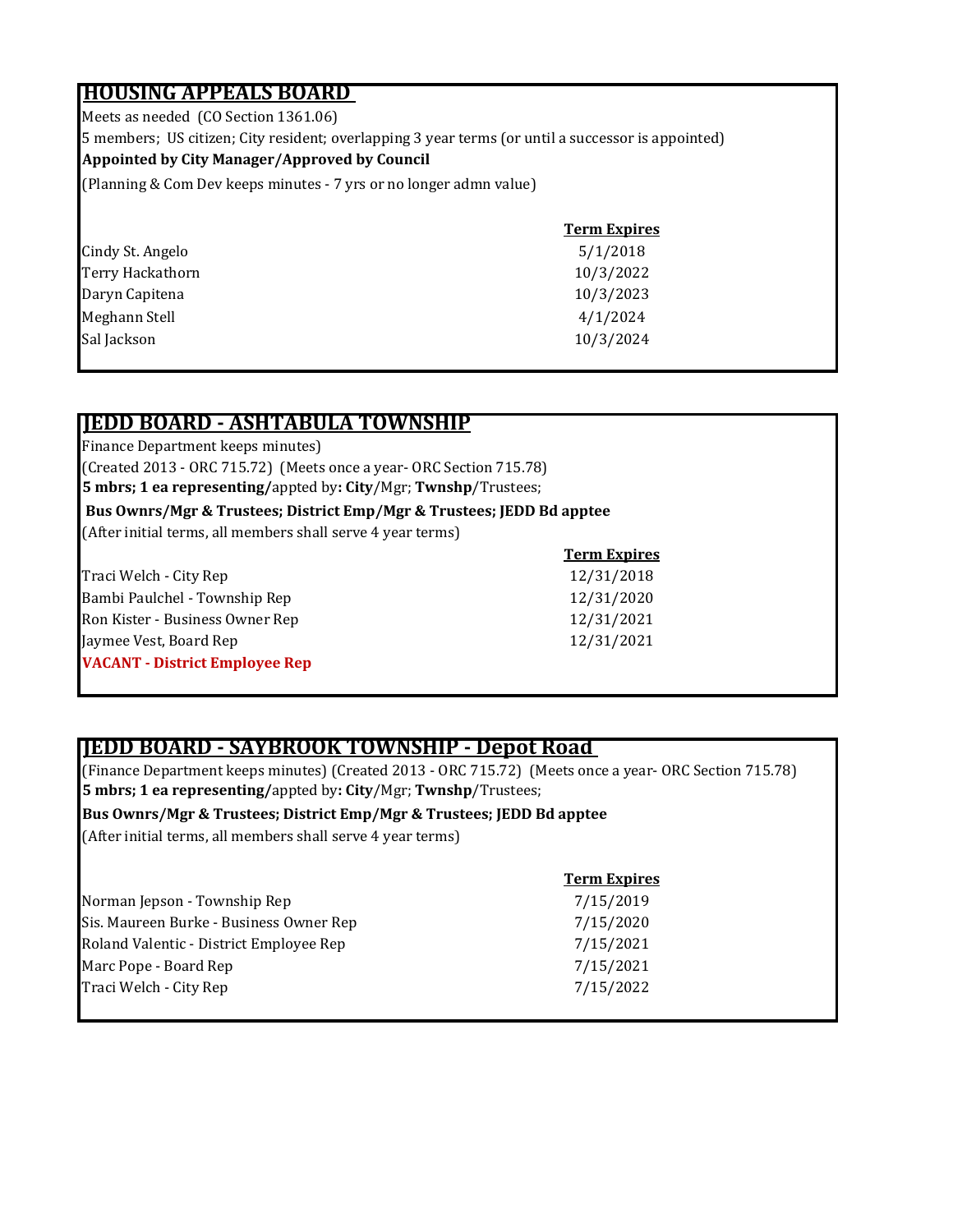## **JEDD BOARD - SAYBROOK TOWNSHIP - JEDD II**

(Finance Department keeps minutes) (Created 2013 - ORC 715.72) (Meets once a year- ORC Section 715.78)

**5 mbrs; 1 ea representing/**appted by**: City**/Mgr; **Twnshp**/Trustees;  **Bus Ownrs/Mgr & Trustees; District Emp/Mgr & Trustees; JEDD Bd apptee** (After initial terms, all members shall serve 4 year terms)

Traci Welch - City Rep Norman Jepson - Township Rep Jean Makesh - Business Owner Rep **Vacant - Employee Rep Vacant - Board Rep**

### **LOAN REVIEW COMMITTEE (Revolving Loan Fund)**

Meets as needed (Charter Section 37 & CO Chapter 173)

5 members (1 Bank Loan Officer 1 Acctnt, 2 Small Business Owners, Finance Director); 3 year terms

**Appointed by City Manager; Approved by Council**

(Fin Dpt keeps min - 7 yrs or no longer admn value)

| when employmen |
|----------------|
| 12/31/15       |
| 12/31/15       |
| 12/31/15       |
| 12/31/15       |
|                |

#### **PARKS & RECREATION BOARD**

(Council Clerk keeps minutes - 4 years) CO Chapter 174; Meets 5p 1st Tuesday of every month unless Regular Mtg, then 2nd Tuesday 7 resident members, 4 year terms

**4 appointed by Council; \*3 appointed by City Manager with Council Approval** 

|                                | <b>Term Expires</b> |
|--------------------------------|---------------------|
| <i>*Trevor Sprague</i>         | 05/21/22            |
| Mary L. Graves, Chair          | 09/17/22            |
| Kenneth J Vanyo Sr, Vice Chair | 05/21/24            |
| Margaret Distler               | 06/15/24            |
| *Earl Tucker                   | 05/21/26            |
| Mary Kiehl, Secretary          | 05/21/26            |
| *VACANT                        |                     |
|                                |                     |

| <u>Term Expires</u> |
|---------------------|
| 5/31/2020           |
| 5/31/2021           |
| 5/31/2022           |

#### **Term Expires**

when employment expires  $12/31/15$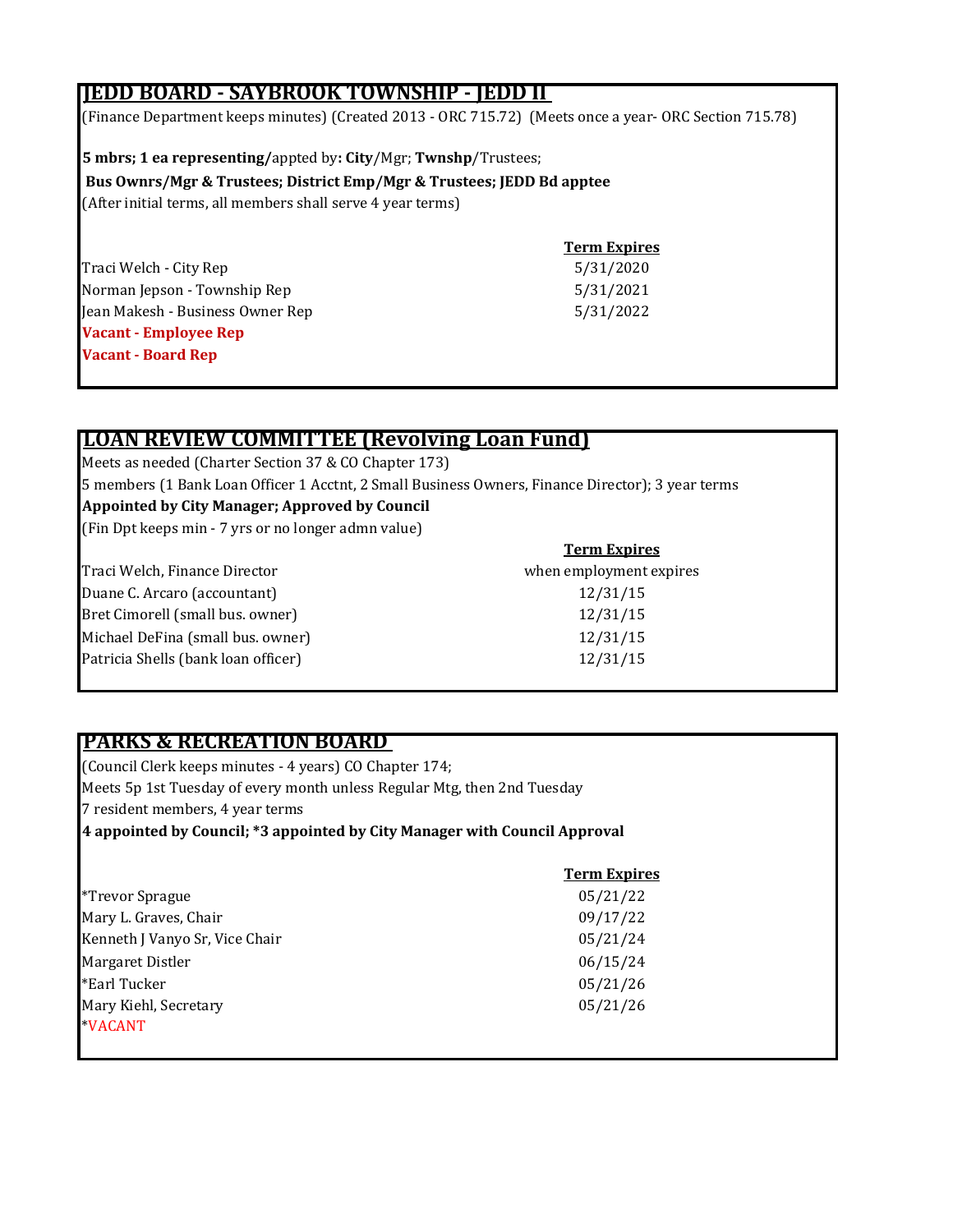#### **PLANNING COMMISSION**

Meets the 3rd Thursday of every month @ 5:30 p.m. (CO Chapter 165) 9 members (to include Council President & City Manager as non-voting mbrs), 3 year terms **5 Appointed by Council President; 2 Appointed by City Manager 2 Administrative Board Members will serve on Planning Commission (Planning & Community Development keeps minutes permanently)**

| George Toth                        | 2/17/2023         |
|------------------------------------|-------------------|
| Bonnie Cannon                      | 2/17/2023         |
| Cheryl Guyton (appointed 11/01/21) | 3/1/2023          |
| Patricia Donato -President         | 3/1/2023          |
| *Nick Detore (Admin Bd Mbr)        | 5/12/2024         |
| Tara Hawkins                       | 8/4/2024          |
| *James Trisket - Vice President    | 12/7/2024         |
| John Roskovics, Council President  | when term expires |
| James Timonere, City Manager       | when term expires |
|                                    |                   |

**Term Expires**

#### **PORT AUTHORITY**

(keeps own minutes - 7 yrs or no longer admin value) Meets 3rd Wednesday of each month @ 8:00 a.m. (CO Section 963.05; ORC Section 4582.03)

7 members ( no more than 4 members from same political party); 4 year terms; **Appointed by City Manager W/Advice & Consent of City Council**

|                                       | <b>Term Expires</b> |
|---------------------------------------|---------------------|
| Gunar Luhta - I                       | 11/07/22            |
| Brian Wells - R                       | 01/18/24            |
| Joseph Varckette, Vice Chairman - D   | 01/28/24            |
| Ron Kister, Chairman - R              | 10/22/24            |
| Joseph Craine - R                     | 10/22/24            |
| Janet Vettel, Secretary/Treasurer - D | 01/22/25            |
| Mark Brockway - I                     | 04/01/25            |
|                                       |                     |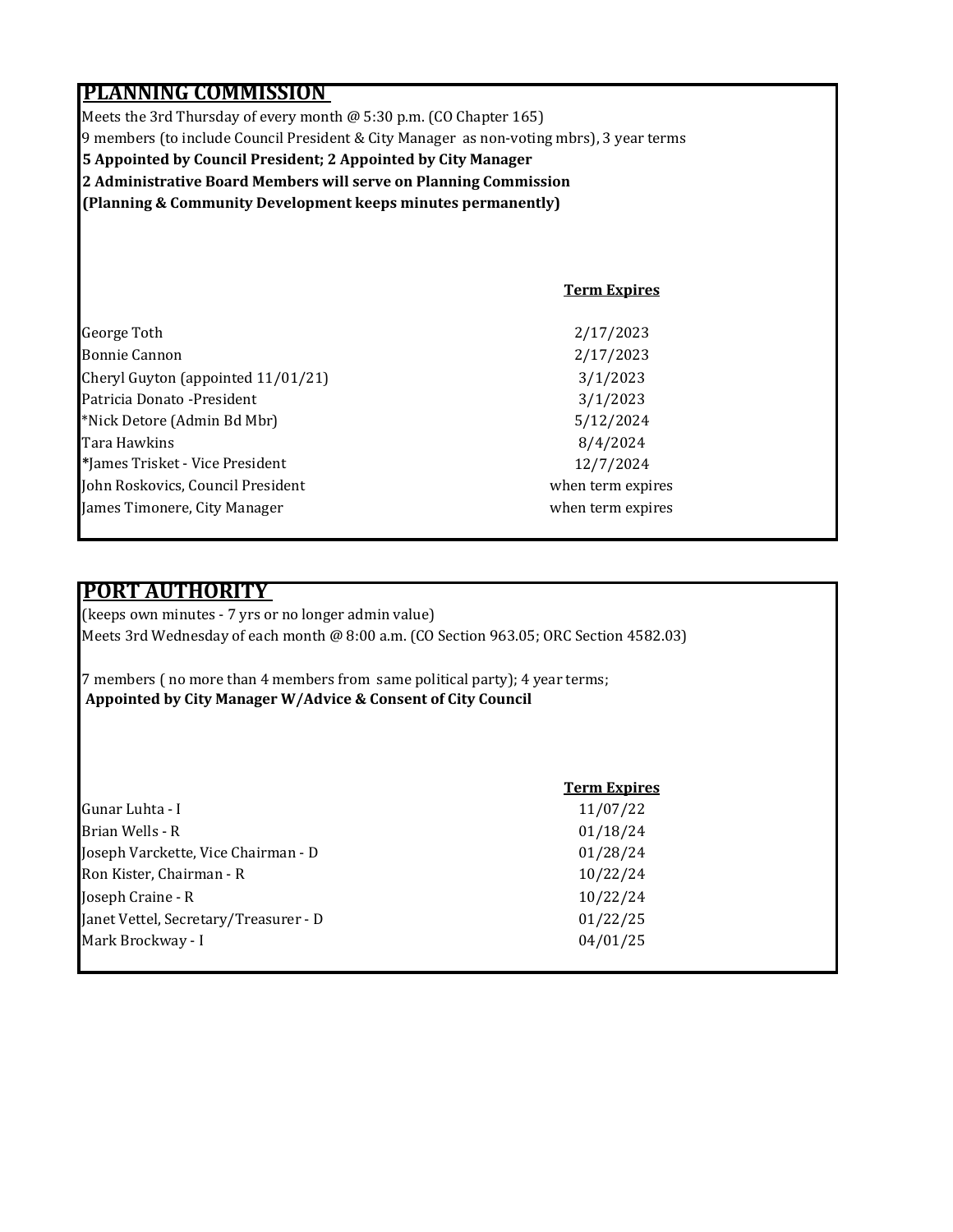### **RECORDS COMMISSION**

Meets twice annually and as needed (CO Chapter 169) Members: City Manager (or appointed representative) Finance Director, City Solicitor, Human Resources & Payroll Administrator **1 Resident Citizen appointed by City Manager for 2 year term**  Chair, Vice Chair & Secretary ( Secretary may or may not be Commission Member) Secretary appointed by Commission members (Finance Department keeps minutes - 7 yrs or no longer admin value)

**Expiration Date** James Timonere City Manager when term expires Traci Welch Finance Director when emp expires Cecilia M. Cooper City Solicitor when term expires Carolyn Sheldon, Secretary Human Resources/Payroll Administrator when emp expires Mary Church Citizen Containers and the Containers of the Containers of the Containers of the Containers of the Containers of the Containers of the Containers of the Containers of the Containers of the Containers of the Con

### **TAX INCENTIVE REVIEW COUNCIL (County Board)**

Meets annually to review all CRA agreements (ORC 5709.85 (c) (1) By September 1, submits recommendation to Council for continuation, modification or cancellation agreements

**Appointments: 3 County Commissioners; 2 City Manager w/Council Approval; 2 Saybrook Township; 2 Ashtabula Township; County Auditor or designee; 1 School Board; 1 A-Tech (At least 2 members must be Ashtabula City residents)** 

| <b>Appointing Authority</b> | <b>Expiration Date</b> |
|-----------------------------|------------------------|
| Commissioners               | n/a                    |
| Commissioners               | n/a                    |
| Commissioners               | n/a                    |
| Manager / citizen           | n/a                    |
| Manager / citizen           | n/a                    |
| Saybrook Township           | n/a                    |
| Saybrook Township           | n/a                    |
| Ashtabula Township          | n/a                    |
| Ashtabula Township          | n/a                    |
| <b>County Auditor</b>       | n/a                    |
| School Board                | n/a                    |
| A-Tech                      | n/a                    |
|                             |                        |